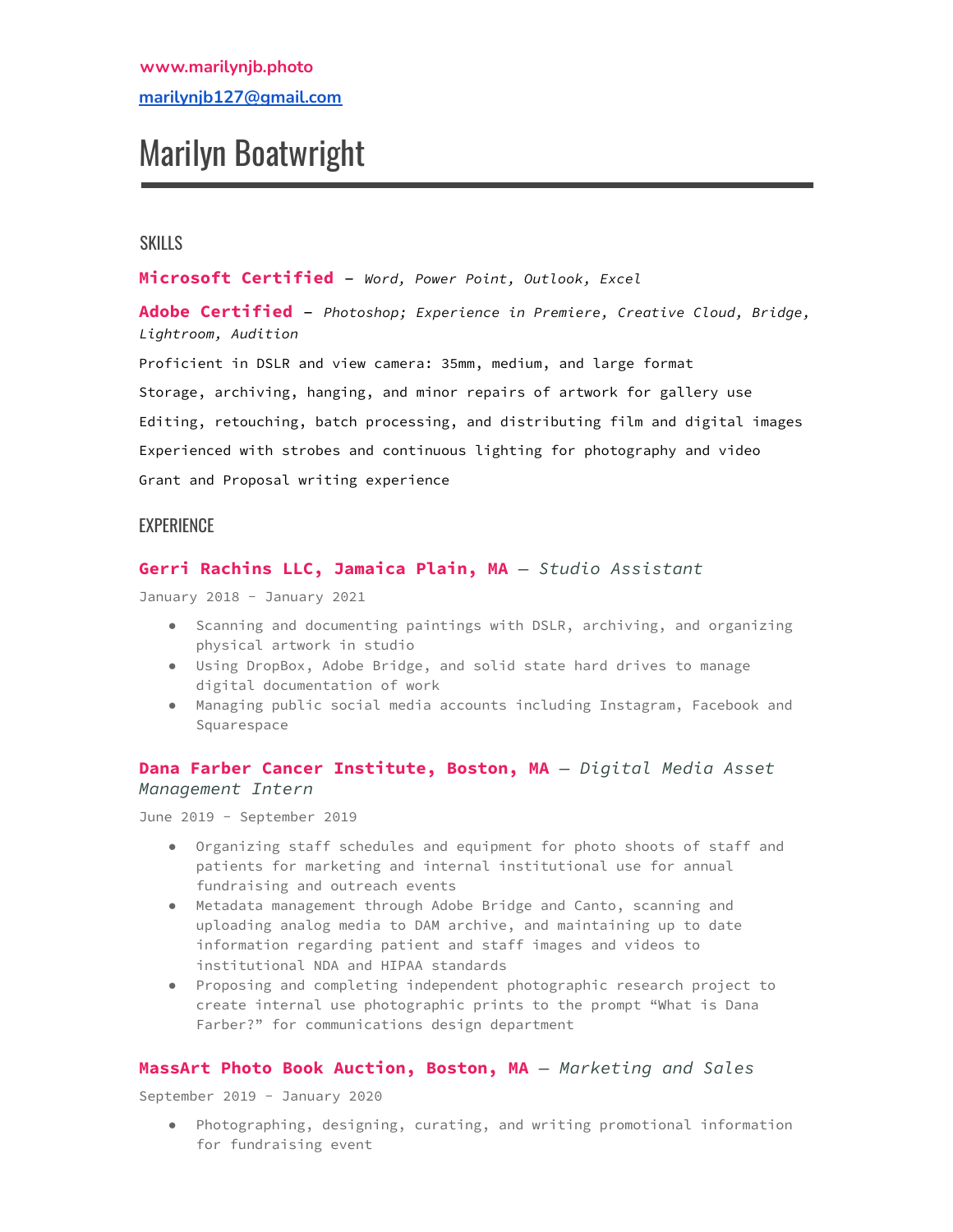- Representing the photography department at donor events to sell senior class portfolios and promote the photo book auction event
- Helping auction guests choose photo books to bid on between auction rounds

### **Poetry in America, Cambridge, MA** *— Production Assistant*

January 2020

- Assisting production team in filming, still photography, set design, lighting, and pyrotechnics
- Working with production team to create a complete episode from storyboard to release
- Product displacement and B-roll

## **Massachusetts College of Art & Design, Boston, MA** *— Cage Monitor*

January 2018 - May 2020

- Monitoring rentals of lighting and camera equipment and troubleshooting equipment issues with students
- Mixing silver gelatin and alternative process chemicals and minor repairs on darkroom projectors and inkjet printers
- Providing solutions and suggestions to student technical issues such as studio equipment, troubleshooting print errors, and suggesting alternatives to help students complete assignments correctly and on time

## **Allegheny College, Meadville, PA** *— Photography Assistant*

September 2015 - December 2017

- Silver gelatin film and print processing, as well as alt pro mediums; cyanotype, liquid light, and pinhole photography
- Advising students on photographic techniques and technical problems in both darkroom and digital labs including epson film scanners, inkjet color printers, and video projectors

#### **Allegheny College, Meadville, PA** *— Lead Costume Shop Assistant*

September 2015 - December 2017

- Construction of period and modern design costumes, costume props, and maintaining organization of shop stock
- Advising students on costume construction, project design, and repair
- Creating alternative solutions for costume and prop designs to help students to complete projects by dress rehearsal deadlines

#### **City of Tampa, Tampa, FL** *— Graphic Design & Social Media Intern*

July 2016

- Photographing, writing promotional information, and publishing materials for events
- Curating public social media accounts and creating engagement
- Assisting design team in project proposals and grant writing for public and donor events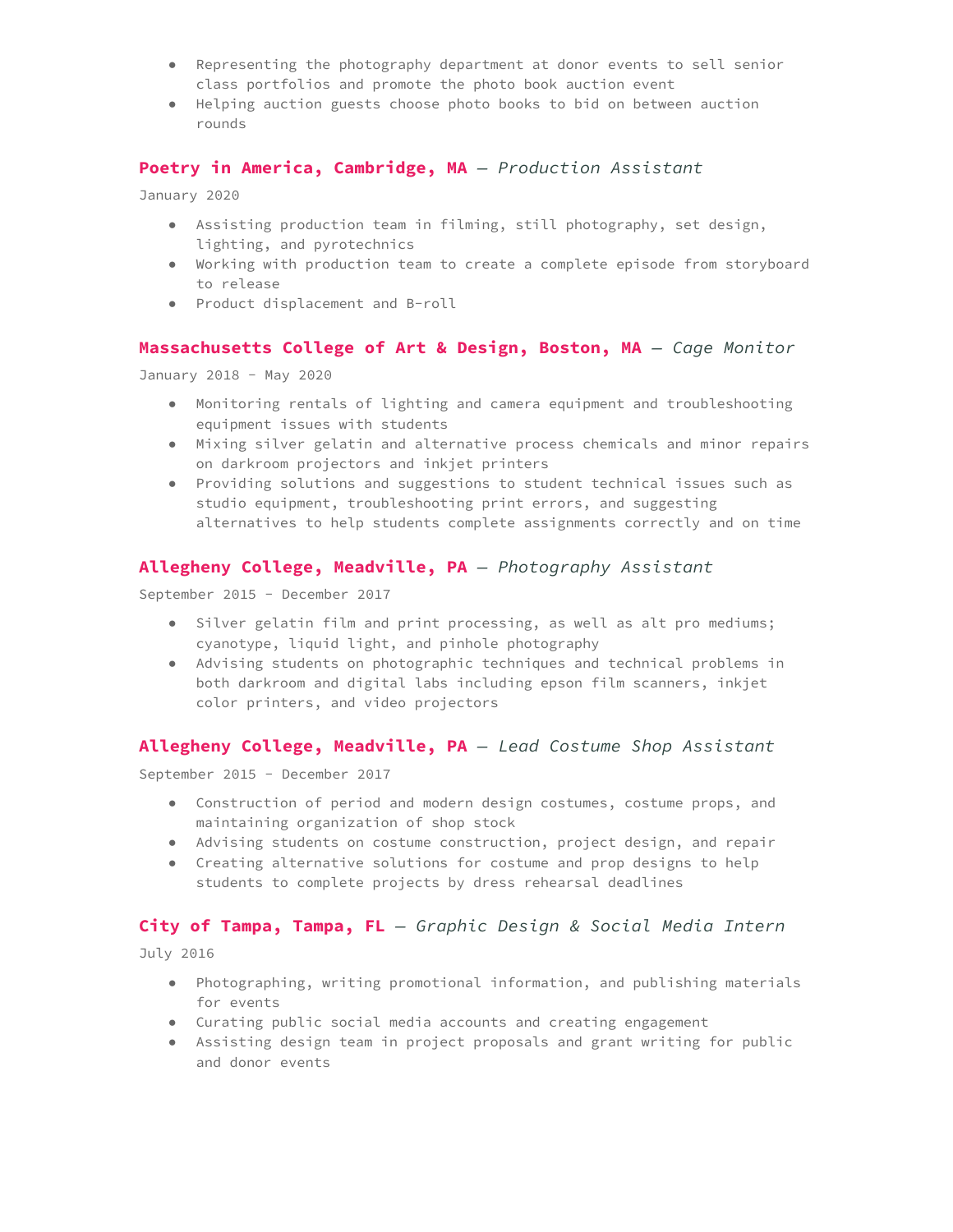## EDUCATION

# **Massachusetts College of Art & Design, Boston, MA** *— BFA; Photography*

January 2018 - May 2020

Completed BFA coursework in photography including lighting design, community portrait photography, and creating gallery quality photographic prints

#### **Allegheny College, Meadville, PA** *— Global Health and Studio Art*

September 2015 - December 2017

Completed coursework in global health studies major with a proposed thesis on the AIDS crisis. Also completed all coursework for studio art minor, including planning, construction, and deconstruction of group thesis gallery show.

# CURATORIAL EXPERIENCE

**MassArt, Boston, MA** *—* 2020 *Leave, Return: Student response to 2019 China travel course* FEBRUARY 2020

# AWARDS

#### **2020**

*Photo Foundation Auction Award* - MassArt, Boston, MA

*CARES Act,* MassArt, Boston, MA

Boston Artists Grant, City of Boston, Boston, MA

#### **2019**

*Academic Travel Grant,* for study abroad in Beijing, China - MassArt, Boston, MA.

# SELECTED SOLO EXHIBITIONS

**Dore Collective, Atlanta, GA** *— They gets it honest* MAY 2020, [ONLINE](https://www.thedorecollective.com/they-gets-it-honest-marilyn-boatwright)

# SELECTED GROUP EXHIBITIONS

## **2021**

Worcester Art Museum, Worcester, MA - Flora Virtual Community Exhibit FotoFika All Stars Trading Cards Project - Online, Foto Fika